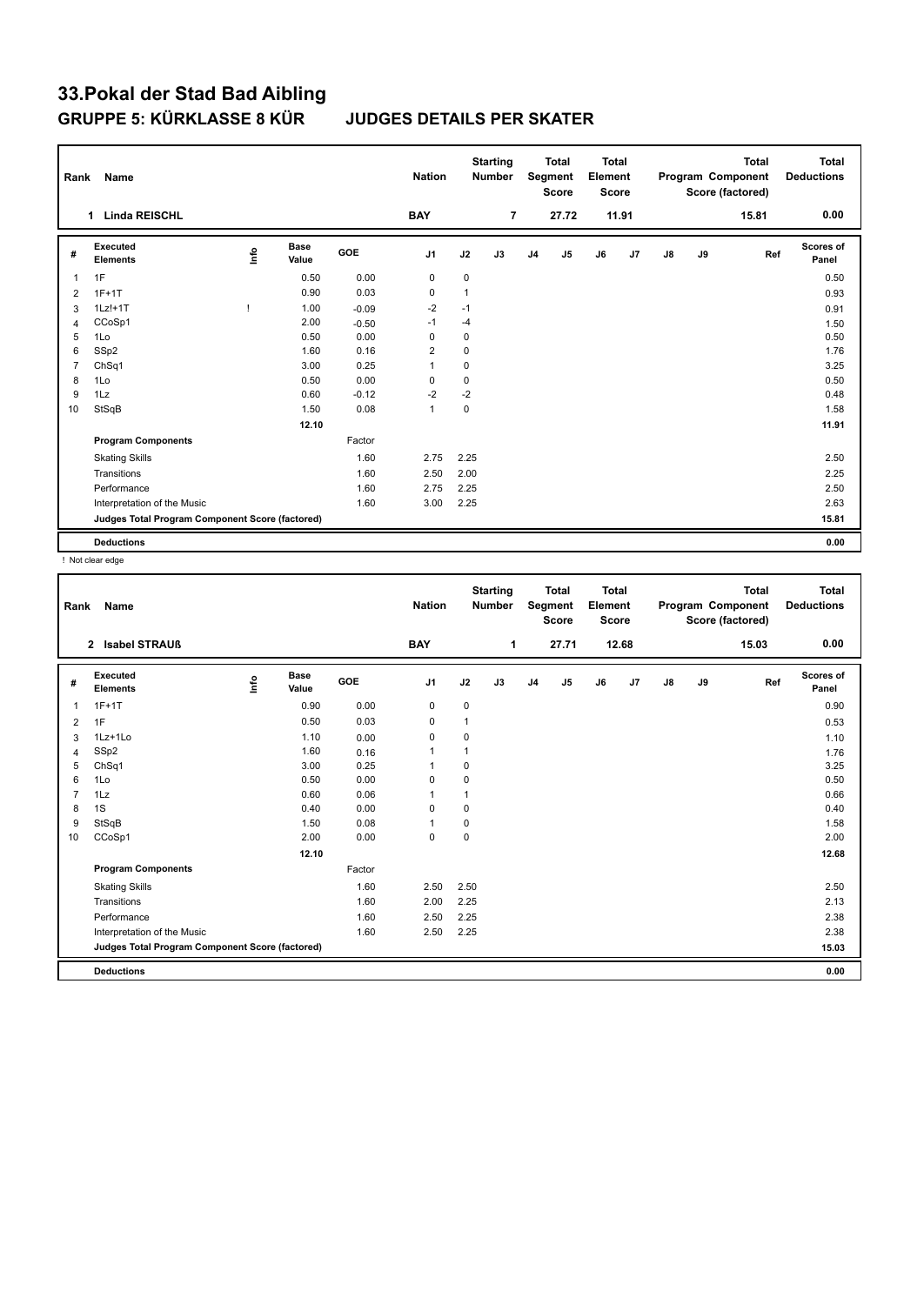| Rank           | Name                                            |      |                      |         | <b>Nation</b> |             | <b>Starting</b><br><b>Number</b> |                | Total<br>Segment<br>Score | <b>Total</b><br>Element | Score |    |    | Program Component<br>Score (factored) | <b>Total</b> | <b>Total</b><br><b>Deductions</b> |
|----------------|-------------------------------------------------|------|----------------------|---------|---------------|-------------|----------------------------------|----------------|---------------------------|-------------------------|-------|----|----|---------------------------------------|--------------|-----------------------------------|
|                | 3 Greta FALTEJSKOVA                             |      |                      |         | <b>BAY</b>    |             | 11                               |                | 26.66                     |                         | 12.64 |    |    | 14.02                                 |              | 0.00                              |
| #              | <b>Executed</b><br><b>Elements</b>              | ١nfo | <b>Base</b><br>Value | GOE     | J1            | J2          | J3                               | J4             | J5                        | J6                      | J7    | J8 | J9 |                                       | Ref          | Scores of<br>Panel                |
| $\mathbf{1}$   | 1Lo                                             |      | 0.50                 | 0.00    | $\mathbf 0$   | 0           |                                  |                |                           |                         |       |    |    |                                       |              | 0.50                              |
| $\overline{2}$ | $1Lz+1T$                                        |      | 1.00                 | 0.00    | $\mathbf 0$   | 0           |                                  |                |                           |                         |       |    |    |                                       |              | 1.00                              |
| 3              | 1F                                              |      | 0.50                 | 0.00    | 0             | 0           |                                  |                |                           |                         |       |    |    |                                       |              | 0.50                              |
| $\overline{4}$ | SSp2                                            |      | 1.60                 | $-0.08$ | 0             | $-1$        |                                  |                |                           |                         |       |    |    |                                       |              | 1.52                              |
| 5              | 1Lz                                             |      | 0.60                 | 0.00    | 0             | 0           |                                  |                |                           |                         |       |    |    |                                       |              | 0.60                              |
| 6              | Ch <sub>Sq1</sub>                               |      | 3.00                 | 0.25    | 1             | 0           |                                  |                |                           |                         |       |    |    |                                       |              | 3.25                              |
| $\overline{7}$ | 1Lo                                             |      | 0.50                 | 0.00    | 0             | 0           |                                  |                |                           |                         |       |    |    |                                       |              | 0.50                              |
| 8              | $1F+1T$                                         |      | 0.90                 | 0.00    | 0             | $\mathbf 0$ |                                  |                |                           |                         |       |    |    |                                       |              | 0.90                              |
| 9              | StSqB                                           |      | 1.50                 | 0.00    | $\mathbf 0$   | $\mathbf 0$ |                                  |                |                           |                         |       |    |    |                                       |              | 1.50                              |
| 10             | CCoSp2                                          |      | 2.50                 | $-0.13$ | 0             | $-1$        |                                  |                |                           |                         |       |    |    |                                       |              | 2.37                              |
|                |                                                 |      | 12.60                |         |               |             |                                  |                |                           |                         |       |    |    |                                       |              | 12.64                             |
|                | <b>Program Components</b>                       |      |                      | Factor  |               |             |                                  |                |                           |                         |       |    |    |                                       |              |                                   |
|                | <b>Skating Skills</b>                           |      |                      | 1.60    | 2.25          | 2.25        |                                  |                |                           |                         |       |    |    |                                       |              | 2.25                              |
|                | Transitions                                     |      |                      | 1.60    | 2.00          | 2.00        |                                  |                |                           |                         |       |    |    |                                       |              | 2.00                              |
|                | Performance                                     |      |                      | 1.60    | 2.25          | 2.00        |                                  |                |                           |                         |       |    |    |                                       |              | 2.13                              |
|                | Interpretation of the Music                     |      |                      | 1.60    | 2.50          | 2.25        |                                  |                |                           |                         |       |    |    |                                       |              | 2.38                              |
|                | Judges Total Program Component Score (factored) |      |                      |         |               |             |                                  |                |                           |                         |       |    |    |                                       |              | 14.02                             |
|                | <b>Deductions</b>                               |      |                      |         |               |             |                                  |                |                           |                         |       |    |    |                                       |              | 0.00                              |
|                |                                                 |      |                      |         |               |             |                                  |                |                           |                         |       |    |    |                                       |              |                                   |
|                |                                                 |      |                      |         |               |             |                                  |                |                           |                         |       |    |    |                                       |              |                                   |
|                |                                                 |      |                      |         |               |             | <b>Starting</b>                  |                | <b>Total</b>              | <b>Total</b>            |       |    |    |                                       | <b>Total</b> | <b>Total</b>                      |
| Rank           | <b>Name</b>                                     |      |                      |         | <b>Nation</b> |             | Number                           |                | Segment                   | Element                 |       |    |    | Program Component                     |              | <b>Deductions</b>                 |
|                |                                                 |      |                      |         |               |             |                                  |                | <b>Score</b>              | Score                   |       |    |    | Score (factored)                      |              |                                   |
|                | 4 Maresa KRINER                                 |      |                      |         | <b>BAY</b>    |             | 5                                |                | 26.37                     |                         | 10.96 |    |    | 15.41                                 |              | 0.00                              |
| #              | <b>Executed</b><br><b>Elements</b>              | ١nf٥ | <b>Base</b><br>Value | GOE     | J1            | J2          | J3                               | J <sub>4</sub> | J5                        | J6                      | J7    | J8 | J9 |                                       | Ref          | <b>Scores of</b><br>Panel         |
| 1              | 1Lo                                             |      | 0.50                 | 0.00    | $\mathbf 0$   | 0           |                                  |                |                           |                         |       |    |    |                                       |              | 0.50                              |
| $\overline{2}$ | 1Lz                                             |      | 0.60                 | 0.00    | 0             | 0           |                                  |                |                           |                         |       |    |    |                                       |              | 0.60                              |
| 3              | CoSpB                                           |      | 1.50                 | 0.15    | 1             | 1           |                                  |                |                           |                         |       |    |    |                                       |              | 1.65                              |
| $\overline{4}$ | ChSq1                                           |      | 3.00                 | 0.25    | 1             | 0           |                                  |                |                           |                         |       |    |    |                                       |              | 3.25                              |
| 5              | 1S                                              |      | 0.40                 | 0.00    | 0             | $\mathbf 0$ |                                  |                |                           |                         |       |    |    |                                       |              | 0.40                              |
| 6              | 1F                                              |      | 0.50                 | 0.00    | 0             | 0           |                                  |                |                           |                         |       |    |    |                                       |              | 0.50                              |
| $\overline{7}$ | $1F+1Lo$                                        |      | 1.00                 | 0.00    | $\mathbf 0$   | $\mathbf 0$ |                                  |                |                           |                         |       |    |    |                                       |              | 1.00                              |
| 8              | StSqB                                           |      | 1.50                 | $-0.08$ | $-1$          | $\mathbf 0$ |                                  |                |                           |                         |       |    |    |                                       |              | 1.42                              |
| 9              | 1Lz                                             |      | 0.60                 | 0.00    | $\mathbf 0$   | 0           |                                  |                |                           |                         |       |    |    |                                       |              | 0.60                              |
| 10             | SSpB                                            |      | 1.10                 | $-0.06$ | $\mathbf 0$   | $-1$        |                                  |                |                           |                         |       |    |    |                                       |              | 1.04                              |
|                |                                                 |      | 10.70                |         |               |             |                                  |                |                           |                         |       |    |    |                                       |              | 10.96                             |
|                | <b>Program Components</b>                       |      |                      | Factor  |               |             |                                  |                |                           |                         |       |    |    |                                       |              |                                   |
|                | <b>Skating Skills</b>                           |      |                      | 1.60    | 2.50          | 2.50        |                                  |                |                           |                         |       |    |    |                                       |              | 2.50                              |
|                | Transitions                                     |      |                      | 1.60    | 2.50          | 2.25        |                                  |                |                           |                         |       |    |    |                                       |              | 2.38                              |
|                | Performance                                     |      |                      | 1.60    | 2.50          | 2.50        |                                  |                |                           |                         |       |    |    |                                       |              | 2.50                              |
|                | Interpretation of the Music                     |      |                      | 1.60    | 2.25          | 2.25        |                                  |                |                           |                         |       |    |    |                                       |              | 2.25                              |
|                | Judges Total Program Component Score (factored) |      |                      |         |               |             |                                  |                |                           |                         |       |    |    |                                       |              | 15.41                             |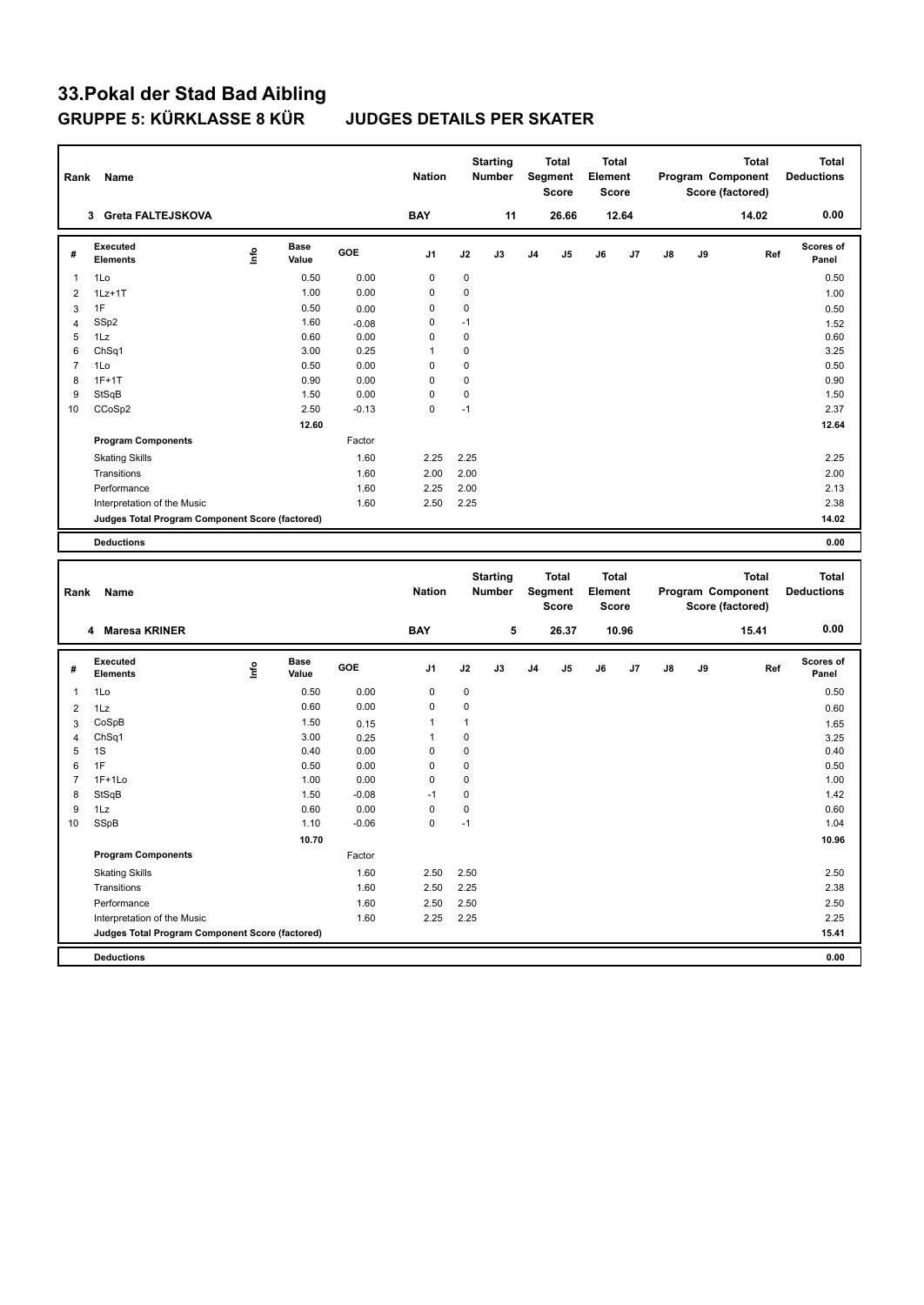| Rank           | Name                                            |       |                      |         | <b>Nation</b>  |              | <b>Starting</b><br><b>Number</b> |    | Total<br>Segment<br>Score               | Total<br>Element<br>Score        |       |    |    | <b>Total</b><br>Program Component<br>Score (factored) |     | Total<br><b>Deductions</b>        |
|----------------|-------------------------------------------------|-------|----------------------|---------|----------------|--------------|----------------------------------|----|-----------------------------------------|----------------------------------|-------|----|----|-------------------------------------------------------|-----|-----------------------------------|
|                | 5 Anna BUSCHMANN                                |       |                      |         | <b>BAY</b>     |              | 9                                |    | 25.38                                   |                                  | 12.16 |    |    | 13.22                                                 |     | 0.00                              |
| #              | <b>Executed</b><br><b>Elements</b>              | lnfo  | <b>Base</b><br>Value | GOE     | J <sub>1</sub> | J2           | J3                               | J4 | J <sub>5</sub>                          | J6                               | J7    | J8 | J9 |                                                       | Ref | <b>Scores of</b><br>Panel         |
| 1              | $1F+1T$                                         |       | 0.90                 | 0.00    | 0              | 0            |                                  |    |                                         |                                  |       |    |    |                                                       |     | 0.90                              |
| $\overline{2}$ | Ch <sub>Sq1</sub>                               |       | 3.00                 | 0.50    | 1              | $\mathbf{1}$ |                                  |    |                                         |                                  |       |    |    |                                                       |     | 3.50                              |
| 3              | 1Lo                                             |       | 0.50                 | 0.03    | 0              | 1            |                                  |    |                                         |                                  |       |    |    |                                                       |     | 0.53                              |
| $\overline{4}$ | SSp2                                            |       | 1.60                 | 0.16    | 1              | $\mathbf{1}$ |                                  |    |                                         |                                  |       |    |    |                                                       |     | 1.76                              |
| 5              | $1S+1Lo$                                        |       | 0.90                 | 0.00    | 0              | 0            |                                  |    |                                         |                                  |       |    |    |                                                       |     | 0.90                              |
| 6              | StSqB                                           |       | 1.50                 | $-0.08$ | $-1$           | 0            |                                  |    |                                         |                                  |       |    |    |                                                       |     | 1.42                              |
| $\overline{7}$ | 1Lz                                             |       | 0.60                 | 0.00    | 0              | 0            |                                  |    |                                         |                                  |       |    |    |                                                       |     | 0.60                              |
| 8              | 1F                                              |       | 0.50                 | $-0.03$ | 0              | $-1$         |                                  |    |                                         |                                  |       |    |    |                                                       |     | 0.47                              |
| 9              | 1S                                              |       | 0.40                 | $-0.02$ | $-1$           | 0            |                                  |    |                                         |                                  |       |    |    |                                                       |     | 0.38                              |
| 10             | CCoSpB                                          |       | 1.70                 | 0.00    | $\mathbf 0$    | 0            |                                  |    |                                         |                                  |       |    |    |                                                       |     | 1.70                              |
|                |                                                 |       | 11.60                |         |                |              |                                  |    |                                         |                                  |       |    |    |                                                       |     | 12.16                             |
|                | <b>Program Components</b>                       |       |                      | Factor  |                |              |                                  |    |                                         |                                  |       |    |    |                                                       |     |                                   |
|                | <b>Skating Skills</b>                           |       |                      | 1.60    | 2.00           | 2.25         |                                  |    |                                         |                                  |       |    |    |                                                       |     | 2.13                              |
|                | Transitions                                     |       |                      | 1.60    | 2.00           | 2.00         |                                  |    |                                         |                                  |       |    |    |                                                       |     | 2.00                              |
|                | Performance                                     |       |                      | 1.60    | 2.00           | 2.00         |                                  |    |                                         |                                  |       |    |    |                                                       |     | 2.00                              |
|                | Interpretation of the Music                     |       |                      | 1.60    | 2.00           | 2.25         |                                  |    |                                         |                                  |       |    |    |                                                       |     | 2.13                              |
|                | Judges Total Program Component Score (factored) |       |                      |         |                |              |                                  |    |                                         |                                  |       |    |    |                                                       |     | 13.22                             |
|                | <b>Deductions</b>                               |       |                      |         |                |              |                                  |    |                                         |                                  |       |    |    |                                                       |     | 0.00                              |
|                |                                                 |       |                      |         |                |              |                                  |    |                                         |                                  |       |    |    |                                                       |     |                                   |
|                |                                                 |       |                      |         |                |              |                                  |    |                                         |                                  |       |    |    |                                                       |     |                                   |
| Rank           | Name                                            |       |                      |         | <b>Nation</b>  |              | <b>Starting</b><br>Number        |    | <b>Total</b><br>Segment<br><b>Score</b> | <b>Total</b><br>Element<br>Score |       |    |    | <b>Total</b><br>Program Component<br>Score (factored) |     | <b>Total</b><br><b>Deductions</b> |
|                | 6 Julia SAUTER                                  |       |                      |         | <b>BAY</b>     |              | 3                                |    | 24.59                                   |                                  | 11.58 |    |    | 13.01                                                 |     | 0.00                              |
| #              | <b>Executed</b><br><b>Elements</b>              | Linfo | <b>Base</b><br>Value | GOE     | J1             | J2           | J3                               | J4 | J <sub>5</sub>                          | J6                               | J7    | J8 | J9 |                                                       | Ref | Scores of<br>Panel                |
| 1              | 1F                                              |       | 0.50                 | 0.00    | 0              | 0            |                                  |    |                                         |                                  |       |    |    |                                                       |     | 0.50                              |
| $\overline{2}$ | 1Lz                                             |       | 0.60                 | 0.00    | 0              | 0            |                                  |    |                                         |                                  |       |    |    |                                                       |     | 0.60                              |
| 3              | 1F                                              |       | 0.50                 | 0.00    | 0              | 0            |                                  |    |                                         |                                  |       |    |    |                                                       |     | 0.50                              |
| $\overline{4}$ | SSp1                                            |       | 1.30                 | 0.13    | $\mathbf{1}$   | $\mathbf{1}$ |                                  |    |                                         |                                  |       |    |    |                                                       |     | 1.43                              |
| 5              | ChSq1                                           |       | 3.00                 | 0.25    | 1              | 0            |                                  |    |                                         |                                  |       |    |    |                                                       |     | 3.25                              |
| 6              | $1S+1T$                                         |       | 0.80                 | 0.00    | 0              | 0            |                                  |    |                                         |                                  |       |    |    |                                                       |     | 0.80                              |
| $\overline{7}$ | 1Lo+1Lo                                         |       | 1.00                 | $-0.13$ | $-3$           | $-2$         |                                  |    |                                         |                                  |       |    |    |                                                       |     | 0.87                              |
| 8              | 1S                                              |       | 0.40                 | 0.00    | $\mathbf 0$    | 0            |                                  |    |                                         |                                  |       |    |    |                                                       |     | 0.40                              |
| 9              | CoSpB                                           |       | 1.50                 | 0.23    | $\overline{c}$ | 1            |                                  |    |                                         |                                  |       |    |    |                                                       |     | 1.73                              |
| 10             | StSqB                                           |       | 1.50                 | 0.00    | $\mathbf 0$    | 0            |                                  |    |                                         |                                  |       |    |    |                                                       |     | 1.50                              |
|                |                                                 |       | 11.10                |         |                |              |                                  |    |                                         |                                  |       |    |    |                                                       |     | 11.58                             |
|                | <b>Program Components</b>                       |       |                      | Factor  |                |              |                                  |    |                                         |                                  |       |    |    |                                                       |     |                                   |
|                | <b>Skating Skills</b>                           |       |                      | 1.60    | 1.75           | 2.25         |                                  |    |                                         |                                  |       |    |    |                                                       |     | 2.00                              |
|                | Transitions                                     |       |                      | 1.60    | 1.75           | 2.00         |                                  |    |                                         |                                  |       |    |    |                                                       |     | 1.88                              |
|                | Performance                                     |       |                      | 1.60    | 2.25           | 2.25         |                                  |    |                                         |                                  |       |    |    |                                                       |     | 2.25                              |
|                | Interpretation of the Music                     |       |                      | 1.60    | 2.00           | 2.00         |                                  |    |                                         |                                  |       |    |    |                                                       |     | 2.00                              |
|                | Judges Total Program Component Score (factored) |       |                      |         |                |              |                                  |    |                                         |                                  |       |    |    |                                                       |     | 13.01                             |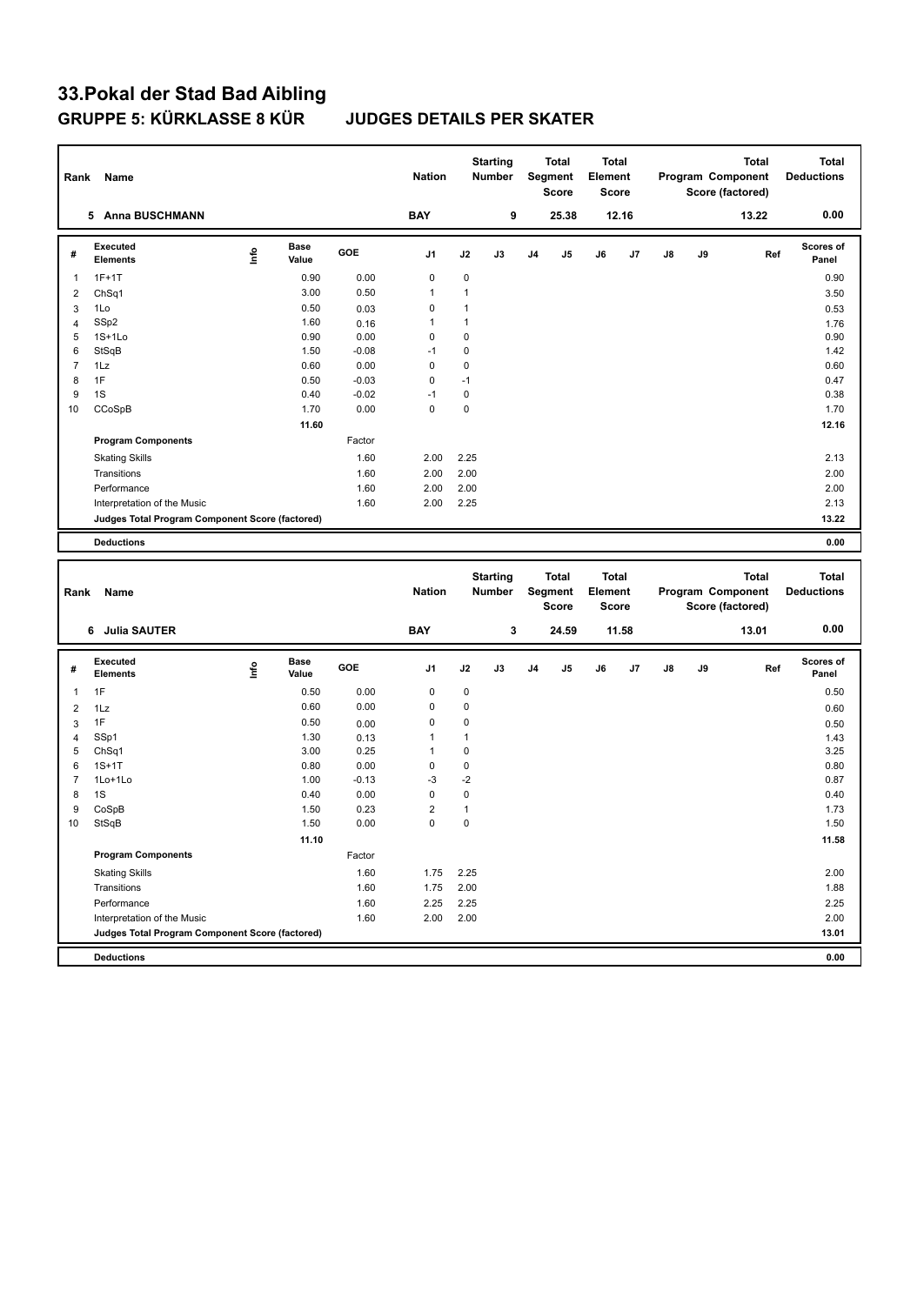| Rank           | Name                                            |      |                      |         | <b>Nation</b>  |              | <b>Starting</b><br><b>Number</b> |                | <b>Total</b><br>Segment<br><b>Score</b> | <b>Total</b><br>Element<br>Score |       |               |    | <b>Total</b><br>Program Component<br>Score (factored) | <b>Total</b><br><b>Deductions</b> |
|----------------|-------------------------------------------------|------|----------------------|---------|----------------|--------------|----------------------------------|----------------|-----------------------------------------|----------------------------------|-------|---------------|----|-------------------------------------------------------|-----------------------------------|
|                | <b>Clara WETTESKIND</b><br>$\overline{7}$       |      |                      |         | <b>BAY</b>     |              | 8                                |                | 24.10                                   |                                  | 11.28 |               |    | 12.82                                                 | 0.00                              |
| #              | <b>Executed</b><br><b>Elements</b>              | lnfo | <b>Base</b><br>Value | GOE     | J <sub>1</sub> | J2           | J3                               | J <sub>4</sub> | J5                                      | J6                               | J7    | $\mathsf{J}8$ | J9 | Ref                                                   | <b>Scores of</b><br>Panel         |
| 1              | Ch <sub>Sq1</sub>                               |      | 3.00                 | 0.25    | $\mathbf{1}$   | 0            |                                  |                |                                         |                                  |       |               |    |                                                       | 3.25                              |
| 2              | CCoSpB                                          |      | 1.70                 | 0.09    | $\overline{1}$ | 0            |                                  |                |                                         |                                  |       |               |    |                                                       | 1.79                              |
| 3              | 1S                                              |      | 0.40                 | 0.00    | 0              | 0            |                                  |                |                                         |                                  |       |               |    |                                                       | 0.40                              |
| $\overline{4}$ | $1F+1T$                                         |      | 0.90                 | 0.00    | 0              | 0            |                                  |                |                                         |                                  |       |               |    |                                                       | 0.90                              |
| 5              | 1Lz!                                            | л    | 0.60                 | $-0.12$ | $-2$           | $-2$         |                                  |                |                                         |                                  |       |               |    |                                                       | 0.48                              |
| 6              | 1F                                              |      | 0.50                 | 0.03    | $\mathbf{1}$   | 0            |                                  |                |                                         |                                  |       |               |    |                                                       | 0.53                              |
| $\overline{7}$ | SSp2                                            |      | 1.60                 | 0.16    | $\overline{1}$ | $\mathbf{1}$ |                                  |                |                                         |                                  |       |               |    |                                                       | 1.76                              |
| 8              | $1F*+1Lo$                                       |      | 0.50                 | $-0.10$ | $-2$           | $-2$         |                                  |                |                                         |                                  |       |               |    |                                                       | 0.40                              |
| 9              | StSqB                                           |      | 1.50                 | $-0.23$ | $-2$           | $-1$         |                                  |                |                                         |                                  |       |               |    |                                                       | 1.27                              |
| 10             | 1Lo                                             |      | 0.50                 | 0.00    | $\mathbf 0$    | $\mathbf 0$  |                                  |                |                                         |                                  |       |               |    |                                                       | 0.50                              |
|                |                                                 |      | 11.20                |         |                |              |                                  |                |                                         |                                  |       |               |    |                                                       | 11.28                             |
|                | <b>Program Components</b>                       |      |                      | Factor  |                |              |                                  |                |                                         |                                  |       |               |    |                                                       |                                   |
|                | <b>Skating Skills</b>                           |      |                      | 1.60    | 2.50           | 2.00         |                                  |                |                                         |                                  |       |               |    |                                                       | 2.25                              |
|                | Transitions                                     |      |                      | 1.60    | 2.25           | 1.75         |                                  |                |                                         |                                  |       |               |    |                                                       | 2.00                              |
|                | Performance                                     |      |                      | 1.60    | 2.00           | 1.75         |                                  |                |                                         |                                  |       |               |    |                                                       | 1.88                              |
|                | Interpretation of the Music                     |      |                      | 1.60    | 2.00           | 1.75         |                                  |                |                                         |                                  |       |               |    |                                                       | 1.88                              |
|                | Judges Total Program Component Score (factored) |      |                      |         |                |              |                                  |                |                                         |                                  |       |               |    |                                                       | 12.82                             |
|                | <b>Deductions</b>                               |      |                      |         |                |              |                                  |                |                                         |                                  |       |               |    |                                                       | 0.00                              |

\* Invalid element ! Not clear edge

| Rank           | Name                                            |      |                      |         | <b>Nation</b>  |             | <b>Starting</b><br><b>Number</b> |                | <b>Total</b><br><b>Segment</b><br><b>Score</b> | <b>Total</b><br>Element<br><b>Score</b> |       |               |    | <b>Total</b><br>Program Component<br>Score (factored) | Total<br><b>Deductions</b> |
|----------------|-------------------------------------------------|------|----------------------|---------|----------------|-------------|----------------------------------|----------------|------------------------------------------------|-----------------------------------------|-------|---------------|----|-------------------------------------------------------|----------------------------|
|                | <b>Celina ZIERINGER</b><br>8                    |      |                      |         | <b>BAY</b>     |             | 10                               |                | 23.95                                          |                                         | 10.71 |               |    | 13.24                                                 | 0.00                       |
| #              | Executed<br><b>Elements</b>                     | lnfo | <b>Base</b><br>Value | GOE     | J <sub>1</sub> | J2          | J3                               | J <sub>4</sub> | J5                                             | J6                                      | J7    | $\mathsf{J}8$ | J9 | Ref                                                   | <b>Scores of</b><br>Panel  |
| $\mathbf{1}$   | 1Lo                                             |      | 0.50                 | $-0.03$ | 0              | $-1$        |                                  |                |                                                |                                         |       |               |    |                                                       | 0.47                       |
| 2              | $1Lz+1T$                                        |      | 1.00                 | 0.00    | 0              | 0           |                                  |                |                                                |                                         |       |               |    |                                                       | 1.00                       |
| 3              | ChSq1                                           |      | 3.00                 | 0.50    | $\overline{2}$ | 0           |                                  |                |                                                |                                         |       |               |    |                                                       | 3.50                       |
| 4              | 1Lo                                             |      | 0.50                 | 0.00    | $\mathbf 0$    | $\mathbf 0$ |                                  |                |                                                |                                         |       |               |    |                                                       | 0.50                       |
| 5              | CCoSpBV                                         |      | 1.28                 | $-0.45$ | $-4$           | $-3$        |                                  |                |                                                |                                         |       |               |    |                                                       | 0.83                       |
| 6              | $1F+1T$                                         |      | 0.90                 | $-0.05$ | $-1$           | $-1$        |                                  |                |                                                |                                         |       |               |    |                                                       | 0.85                       |
| $\overline{7}$ | SSp1                                            |      | 1.30                 | $-0.26$ | $-2$           | $-2$        |                                  |                |                                                |                                         |       |               |    |                                                       | 1.04                       |
| 8              | StSqB                                           |      | 1.50                 | $-0.08$ | $\mathbf 0$    | $-1$        |                                  |                |                                                |                                         |       |               |    |                                                       | 1.42                       |
| 9              | 1Lz                                             |      | 0.60                 | $-0.03$ | 0              | $-1$        |                                  |                |                                                |                                         |       |               |    |                                                       | 0.57                       |
| 10             | 1F                                              |      | 0.50                 | 0.03    | $\mathbf{1}$   | $\pmb{0}$   |                                  |                |                                                |                                         |       |               |    |                                                       | 0.53                       |
|                |                                                 |      | 11.08                |         |                |             |                                  |                |                                                |                                         |       |               |    |                                                       | 10.71                      |
|                | <b>Program Components</b>                       |      |                      | Factor  |                |             |                                  |                |                                                |                                         |       |               |    |                                                       |                            |
|                | <b>Skating Skills</b>                           |      |                      | 1.60    | 2.25           | 2.00        |                                  |                |                                                |                                         |       |               |    |                                                       | 2.13                       |
|                | Transitions                                     |      |                      | 1.60    | 2.00           | 1.75        |                                  |                |                                                |                                         |       |               |    |                                                       | 1.88                       |
|                | Performance                                     |      |                      | 1.60    | 2.25           | 2.00        |                                  |                |                                                |                                         |       |               |    |                                                       | 2.13                       |
|                | Interpretation of the Music                     |      |                      | 1.60    | 2.50           | 1.75        |                                  |                |                                                |                                         |       |               |    |                                                       | 2.13                       |
|                | Judges Total Program Component Score (factored) |      |                      |         |                |             |                                  |                |                                                |                                         |       |               |    |                                                       | 13.24                      |
|                | <b>Deductions</b>                               |      |                      |         |                |             |                                  |                |                                                |                                         |       |               |    |                                                       | 0.00                       |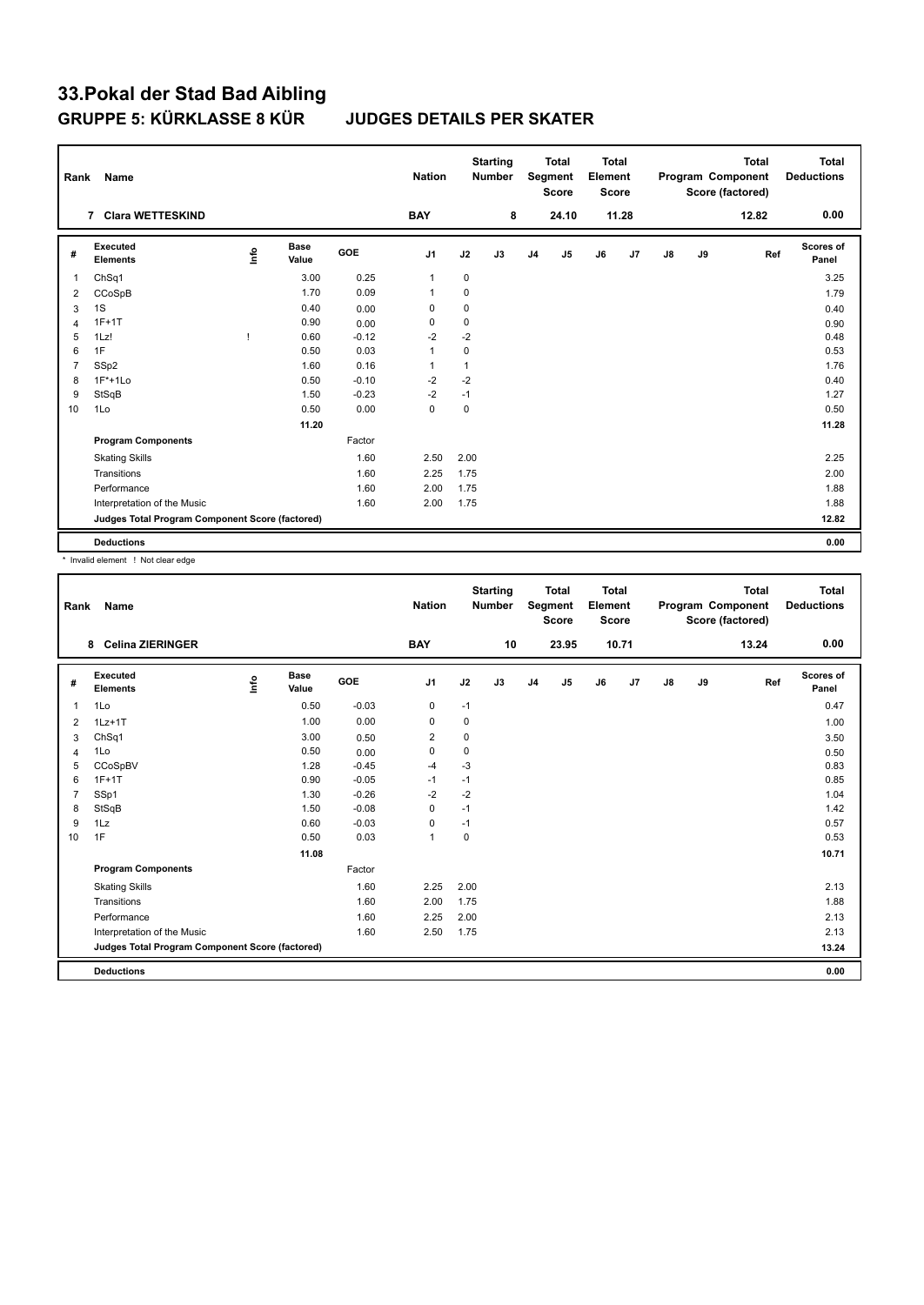| Rank           | Name                                                                           |      |                      |              | <b>Nation</b> |              | <b>Starting</b><br><b>Number</b> |                | <b>Total</b><br>Segment<br><b>Score</b> | Element | Total<br><b>Score</b> |    |    | Total<br>Program Component<br>Score (factored) | Total<br><b>Deductions</b> |
|----------------|--------------------------------------------------------------------------------|------|----------------------|--------------|---------------|--------------|----------------------------------|----------------|-----------------------------------------|---------|-----------------------|----|----|------------------------------------------------|----------------------------|
|                | 9 Marie KALHAMMER                                                              |      |                      |              | <b>BAY</b>    |              | 4                                |                | 22.40                                   |         | 7.37                  |    |    | 15.03                                          | 0.00                       |
| #              | <b>Executed</b><br><b>Elements</b>                                             | lnfo | <b>Base</b><br>Value | <b>GOE</b>   | J1            | J2           | J3                               | J <sub>4</sub> | J5                                      | J6      | J7                    | J8 | J9 | Ref                                            | <b>Scores of</b><br>Panel  |
| 1              | 1F                                                                             |      | 0.50                 | 0.00         | 0             | $\mathsf 0$  |                                  |                |                                         |         |                       |    |    |                                                | 0.50                       |
| $\overline{2}$ | 1S                                                                             |      | 0.40                 | 0.00         | 0             | $\pmb{0}$    |                                  |                |                                         |         |                       |    |    |                                                | 0.40                       |
| 3              | $1F+1Lo$                                                                       |      | 1.00                 | 0.00         | 0             | 0            |                                  |                |                                         |         |                       |    |    |                                                | 1.00                       |
| $\overline{4}$ | CoSpBV                                                                         |      | 1.13                 | $-0.29$      | $-2$          | $-3$         |                                  |                |                                         |         |                       |    |    |                                                | 0.84                       |
| 5              | ChSq                                                                           |      | 0.00                 | 0.00         | ÷,            | ÷            |                                  |                |                                         |         |                       |    |    |                                                | 0.00                       |
| 6              | 1Lz                                                                            |      | 0.60                 | 0.00         | 0             | 0            |                                  |                |                                         |         |                       |    |    |                                                | 0.60                       |
| $\overline{7}$ | StSqB                                                                          |      | 1.50                 | 0.00         | 0             | 0            |                                  |                |                                         |         |                       |    |    |                                                | 1.50                       |
| 8              | 1Lo                                                                            |      | 0.50                 | 0.03         | 0             | $\mathbf{1}$ |                                  |                |                                         |         |                       |    |    |                                                | 0.53                       |
| 9              | 1Lz                                                                            |      | 0.60                 | $-0.03$      | 0             | $-1$         |                                  |                |                                         |         |                       |    |    |                                                | 0.57                       |
| 10             | SSp1                                                                           |      | 1.30                 | 0.13         | $\mathbf{1}$  | $\mathbf{1}$ |                                  |                |                                         |         |                       |    |    |                                                | 1.43                       |
|                |                                                                                |      | 7.53                 |              |               |              |                                  |                |                                         |         |                       |    |    |                                                | 7.37                       |
|                | <b>Program Components</b>                                                      |      |                      | Factor       |               |              |                                  |                |                                         |         |                       |    |    |                                                |                            |
|                | <b>Skating Skills</b>                                                          |      |                      | 1.60         | 2.50          | 2.50         |                                  |                |                                         |         |                       |    |    |                                                | 2.50                       |
|                | Transitions                                                                    |      |                      | 1.60         | 2.00          | 2.25         |                                  |                |                                         |         |                       |    |    |                                                | 2.13                       |
|                | Performance                                                                    |      |                      | 1.60         | 2.25          | 2.50         |                                  |                |                                         |         |                       |    |    |                                                | 2.38                       |
|                | Interpretation of the Music                                                    |      |                      | 1.60         | 2.25          | 2.50         |                                  |                |                                         |         |                       |    |    |                                                | 2.38                       |
|                | Judges Total Program Component Score (factored)                                |      |                      |              |               |              |                                  |                |                                         |         |                       |    |    |                                                | 15.03                      |
|                | <b>Deductions</b>                                                              |      |                      |              |               |              |                                  |                |                                         |         |                       |    |    |                                                | 0.00                       |
|                |                                                                                |      |                      |              |               |              |                                  |                |                                         |         |                       |    |    |                                                |                            |
|                |                                                                                |      |                      |              |               |              |                                  |                |                                         |         |                       |    |    |                                                |                            |
| Rank           | Name                                                                           |      |                      |              | <b>Nation</b> |              | <b>Starting</b><br><b>Number</b> |                | <b>Total</b><br>Segment                 | Element | <b>Total</b>          |    |    | <b>Total</b><br>Program Component              | Total<br><b>Deductions</b> |
|                | 10 Ana DOBES                                                                   |      |                      |              | <b>BAY</b>    |              | 13                               |                | <b>Score</b><br>18.88                   |         | Score<br>9.46         |    |    | Score (factored)<br>10.42                      | $-1.00$                    |
|                |                                                                                |      |                      |              |               |              |                                  |                |                                         |         |                       |    |    |                                                |                            |
| #              | <b>Executed</b><br><b>Elements</b>                                             | lnfo | <b>Base</b><br>Value | GOE          | J1            | J2           | J3                               | J <sub>4</sub> | J5                                      | J6      | J7                    | J8 | J9 | Ref                                            | <b>Scores of</b><br>Panel  |
| 1              | 1F                                                                             |      | 0.50                 | 0.00         | 0             | $\mathsf 0$  |                                  |                |                                         |         |                       |    |    |                                                | 0.50                       |
| $\overline{2}$ | $1Lo+1T$                                                                       |      | 0.90                 | $-0.25$      | $-5$          | $-5$         |                                  |                |                                         |         |                       |    |    |                                                | 0.65                       |
| 3              | SSp2                                                                           |      | 1.60                 | $-0.24$      | $-3$          | 0            |                                  |                |                                         |         |                       |    |    |                                                | 1.36                       |
| $\overline{4}$ | StSqB                                                                          |      | 1.50                 | $-0.15$      | $-1$          | $-1$         |                                  |                |                                         |         |                       |    |    |                                                | 1.35                       |
| 5              | 1Lz+1Lo                                                                        |      | 1.10                 | 0.00         | 0             | 0            |                                  |                |                                         |         |                       |    |    |                                                | 1.10                       |
| 6              | ChSq1                                                                          |      | 3.00                 | 0.00         | 0             | 0            |                                  |                |                                         |         |                       |    |    |                                                | 3.00                       |
| $\overline{7}$ | 1S                                                                             |      | 0.40                 | 0.00         | 0             | 0            |                                  |                |                                         |         |                       |    |    |                                                | 0.40                       |
| 8              | CoSp                                                                           |      | 0.00                 | 0.00         | Ĭ.            | ä,           |                                  |                |                                         |         |                       |    |    |                                                | 0.00                       |
| 9              | 1F                                                                             |      | 0.50                 | 0.00         | 0             | $\pmb{0}$    |                                  |                |                                         |         |                       |    |    |                                                | 0.50                       |
| 10             | 1Lz                                                                            |      | 0.60                 | 0.00         | 0             | $\pmb{0}$    |                                  |                |                                         |         |                       |    |    |                                                | 0.60                       |
|                |                                                                                |      | 10.10                |              |               |              |                                  |                |                                         |         |                       |    |    |                                                | 9.46                       |
|                | <b>Program Components</b>                                                      |      |                      | Factor       |               |              |                                  |                |                                         |         |                       |    |    |                                                |                            |
|                | <b>Skating Skills</b>                                                          |      |                      | 1.60         | 2.00          | 1.75         |                                  |                |                                         |         |                       |    |    |                                                | 1.88                       |
|                | Transitions                                                                    |      |                      | 1.60         | 1.50          | 1.75         |                                  |                |                                         |         |                       |    |    |                                                | 1.63                       |
|                | Performance                                                                    |      |                      |              |               |              |                                  |                |                                         |         |                       |    |    |                                                |                            |
|                |                                                                                |      |                      | 1.60<br>1.60 | 1.50<br>1.50  | 1.50<br>1.50 |                                  |                |                                         |         |                       |    |    |                                                | 1.50<br>1.50               |
|                | Interpretation of the Music<br>Judges Total Program Component Score (factored) |      |                      |              |               |              |                                  |                |                                         |         |                       |    |    |                                                | 10.42                      |
|                | <b>Deductions</b>                                                              |      | Falls: -1.00         |              |               |              |                                  |                |                                         |         |                       |    |    |                                                | $-1.00$                    |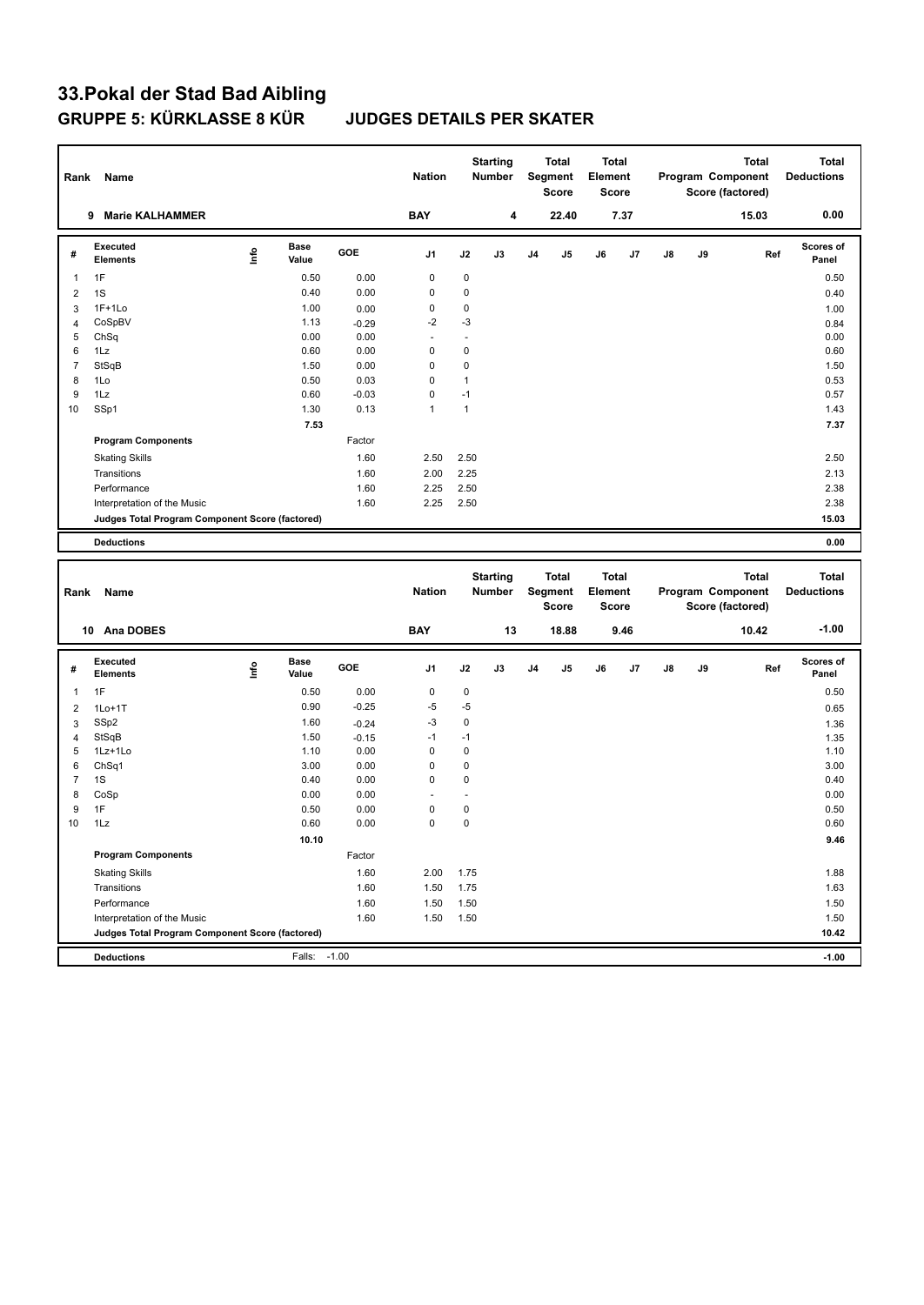| Rank           | Name                                            |      |                      |            | <b>Nation</b>            |                          | <b>Starting</b><br><b>Number</b> |                | <b>Total</b><br>Segment<br><b>Score</b> | <b>Total</b><br>Element<br><b>Score</b> |      |               |    | <b>Total</b><br>Program Component<br>Score (factored) | <b>Total</b><br><b>Deductions</b> |
|----------------|-------------------------------------------------|------|----------------------|------------|--------------------------|--------------------------|----------------------------------|----------------|-----------------------------------------|-----------------------------------------|------|---------------|----|-------------------------------------------------------|-----------------------------------|
|                | <b>Lina GROSS</b><br>11                         |      |                      |            | <b>BAY</b>               |                          | $\mathbf{2}$                     |                | 18.70                                   |                                         | 7.67 |               |    | 11.03                                                 | 0.00                              |
| #              | <b>Executed</b><br><b>Elements</b>              | lnfo | <b>Base</b><br>Value | <b>GOE</b> | J1                       | J2                       | J3                               | J <sub>4</sub> | J5                                      | J6                                      | J7   | $\mathsf{J}8$ | J9 | Ref                                                   | <b>Scores of</b><br>Panel         |
| 1              | 1S                                              |      | 0.40                 | 0.00       | 0                        | 0                        |                                  |                |                                         |                                         |      |               |    |                                                       | 0.40                              |
| 2              | $1F+1T$                                         |      | 0.90                 | $-0.05$    | 0                        | $-2$                     |                                  |                |                                         |                                         |      |               |    |                                                       | 0.85                              |
| 3              | $1S+1Lo$                                        |      | 0.90                 | $-0.03$    | 0                        | $-1$                     |                                  |                |                                         |                                         |      |               |    |                                                       | 0.87                              |
| 4              | 1Lze                                            |      | 0.48                 | $-0.14$    | $-3$                     | $-3$                     |                                  |                |                                         |                                         |      |               |    |                                                       | 0.34                              |
| 5              | CoSp                                            |      | 0.00                 | 0.00       | $\blacksquare$           | $\overline{\phantom{a}}$ |                                  |                |                                         |                                         |      |               |    |                                                       | 0.00                              |
| 6              | Ch <sub>Sq1</sub>                               |      | 3.00                 | 0.00       | $\mathbf{1}$             | $-1$                     |                                  |                |                                         |                                         |      |               |    |                                                       | 3.00                              |
| $\overline{7}$ | 1F                                              |      | 0.50                 | 0.00       | 0                        | 0                        |                                  |                |                                         |                                         |      |               |    |                                                       | 0.50                              |
| 8              | 1T                                              |      | 0.40                 | $-0.04$    | $-1$                     | $-1$                     |                                  |                |                                         |                                         |      |               |    |                                                       | 0.36                              |
| 9              | SSp                                             |      | 0.00                 | 0.00       | $\overline{\phantom{a}}$ | ٠                        |                                  |                |                                         |                                         |      |               |    |                                                       | 0.00                              |
| 10             | StSqB                                           |      | 1.50                 | $-0.15$    | $-1$                     | $-1$                     |                                  |                |                                         |                                         |      |               |    |                                                       | 1.35                              |
|                |                                                 |      | 8.08                 |            |                          |                          |                                  |                |                                         |                                         |      |               |    |                                                       | 7.67                              |
|                | <b>Program Components</b>                       |      |                      | Factor     |                          |                          |                                  |                |                                         |                                         |      |               |    |                                                       |                                   |
|                | <b>Skating Skills</b>                           |      |                      | 1.60       | 1.75                     | 2.00                     |                                  |                |                                         |                                         |      |               |    |                                                       | 1.88                              |
|                | Transitions                                     |      |                      | 1.60       | 1.50                     | 1.75                     |                                  |                |                                         |                                         |      |               |    |                                                       | 1.63                              |
|                | Performance                                     |      |                      | 1.60       | 1.50                     | 1.75                     |                                  |                |                                         |                                         |      |               |    |                                                       | 1.63                              |
|                | Interpretation of the Music                     |      |                      | 1.60       | 1.75                     | 1.75                     |                                  |                |                                         |                                         |      |               |    |                                                       | 1.75                              |
|                | Judges Total Program Component Score (factored) |      |                      |            |                          |                          |                                  |                |                                         |                                         |      |               |    |                                                       | 11.03                             |
|                | <b>Deductions</b>                               |      |                      |            |                          |                          |                                  |                |                                         |                                         |      |               |    |                                                       | 0.00                              |

e Wrong edge

| Rank           | Name                                            |      |                      |         | <b>Nation</b>  |             | <b>Starting</b><br><b>Number</b> |                | <b>Total</b><br><b>Segment</b><br><b>Score</b> | <b>Total</b><br>Element<br><b>Score</b> |      |    |    | <b>Total</b><br>Program Component<br>Score (factored) | Total<br><b>Deductions</b> |
|----------------|-------------------------------------------------|------|----------------------|---------|----------------|-------------|----------------------------------|----------------|------------------------------------------------|-----------------------------------------|------|----|----|-------------------------------------------------------|----------------------------|
|                | <b>Liliana ROTHHAMMER</b><br>12                 |      |                      |         | <b>BAY</b>     |             | 14                               |                | 18.65                                          |                                         | 8.42 |    |    | 10.23                                                 | 0.00                       |
| #              | Executed<br><b>Elements</b>                     | ١mfo | <b>Base</b><br>Value | GOE     | J <sub>1</sub> | J2          | J3                               | J <sub>4</sub> | J5                                             | J6                                      | J7   | J8 | J9 | Ref                                                   | <b>Scores of</b><br>Panel  |
| $\mathbf{1}$   | 1S                                              |      | 0.40                 | 0.00    | $\pmb{0}$      | $\mathbf 0$ |                                  |                |                                                |                                         |      |    |    |                                                       | 0.40                       |
| 2              | 1Lz                                             |      | 0.60                 | $-0.06$ | $-1$           | $-1$        |                                  |                |                                                |                                         |      |    |    |                                                       | 0.54                       |
| 3              | 1T                                              |      | 0.40                 | 0.00    | $\mathbf 0$    | 0           |                                  |                |                                                |                                         |      |    |    |                                                       | 0.40                       |
| 4              | CCoSp                                           |      | 0.00                 | 0.00    | ٠              | ٠           |                                  |                |                                                |                                         |      |    |    |                                                       | 0.00                       |
| 5              | 1Lo                                             |      | 0.50                 | $-0.03$ | 0              | $-1$        |                                  |                |                                                |                                         |      |    |    |                                                       | 0.47                       |
| 6              | ChSq1                                           |      | 3.00                 | $-0.75$ | $-1$           | $-2$        |                                  |                |                                                |                                         |      |    |    |                                                       | 2.25                       |
| $\overline{7}$ | $1F+1Lo$                                        |      | 1.00                 | $-0.03$ | $-1$           | $\mathbf 0$ |                                  |                |                                                |                                         |      |    |    |                                                       | 0.97                       |
| 8              | StSqB                                           |      | 1.50                 | $-0.23$ | $-2$           | $-1$        |                                  |                |                                                |                                         |      |    |    |                                                       | 1.27                       |
| 9              | $1F+1T$                                         |      | 0.90                 | $-0.08$ | $-2$           | $-1$        |                                  |                |                                                |                                         |      |    |    |                                                       | 0.82                       |
| 10             | SSp1                                            |      | 1.30                 | 0.00    | 0              | 0           |                                  |                |                                                |                                         |      |    |    |                                                       | 1.30                       |
|                |                                                 |      | 9.60                 |         |                |             |                                  |                |                                                |                                         |      |    |    |                                                       | 8.42                       |
|                | <b>Program Components</b>                       |      |                      | Factor  |                |             |                                  |                |                                                |                                         |      |    |    |                                                       |                            |
|                | <b>Skating Skills</b>                           |      |                      | 1.60    | 1.75           | 1.75        |                                  |                |                                                |                                         |      |    |    |                                                       | 1.75                       |
|                | Transitions                                     |      |                      | 1.60    | 1.75           | 1.50        |                                  |                |                                                |                                         |      |    |    |                                                       | 1.63                       |
|                | Performance                                     |      |                      | 1.60    | 1.25           | 1.50        |                                  |                |                                                |                                         |      |    |    |                                                       | 1.38                       |
|                | Interpretation of the Music                     |      |                      | 1.60    | 1.50           | 1.75        |                                  |                |                                                |                                         |      |    |    |                                                       | 1.63                       |
|                | Judges Total Program Component Score (factored) |      |                      |         |                |             |                                  |                |                                                |                                         |      |    |    |                                                       | 10.23                      |
|                |                                                 |      |                      |         |                |             |                                  |                |                                                |                                         |      |    |    |                                                       |                            |
|                | <b>Deductions</b>                               |      |                      |         |                |             |                                  |                |                                                |                                         |      |    |    |                                                       | 0.00                       |